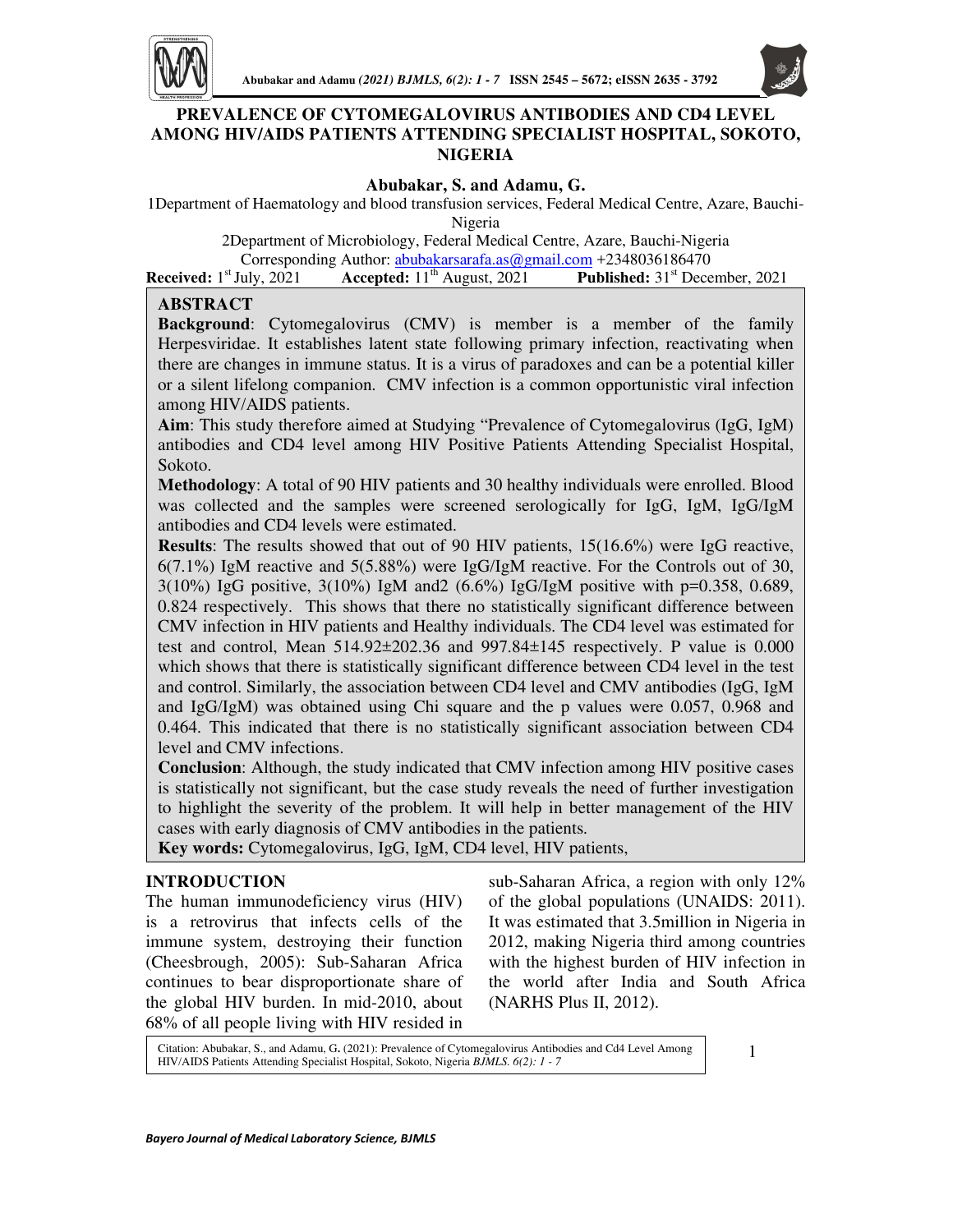The Human Immunodeficiency Virus (HIV) is the virus that causes Acquired Immune Deficiency Syndrome (AIDS) and was first recognised internationally in 1981, and has since claimed over 25 million lives worldwide. The 2008 HIV sentinel survey shows that Sokoto state, the study area had a relatively low prevalence of 6.0% when compared with the other states in Nigeria, but it was still above the national average of 4.6% (ICF, 2019; NPC, 2019). Contrary to the situation in the other states in Nigeria where the prevalence of HIV was higher in urban than rural areas, Sokoto and the neighbouring Kebbi state recorded a higher prevalence of HIV in rural areas compared to urban areas (NPC,2019). In Sokoto state the rural prevalence of HIV was 10.1% while the urban prevalence was 3.9% (ICF Macro, 2019; National Population Commission (NPC), 2019).

AIDS is defined in terms of how much deterioration of the immune system has taken place as evident by the presence of opportunistic infections like pneumonia and tuberculosis (NAIDS/STICP:2001). Human Immunodeficiency Virus (HIV) causes progressive impairment of the body's cellular immune system leading to increased susceptibility to infections and tumours, and a fatal condition known as Acquired Immunodeficiency Syndrome (AIDS) (Cheesbrough, 2005). HIV infects cells bearing the CD4 antigen receptor, the most important being T – helper lymphocyte  $(CD4 T =$  cells). These cells regulate cellular and humeral immunity by interacting with other  $T$  lymphocytes,  $B -$  lymphocytes, macrophages and natural killer cells. When  $CD+4$  positive  $T -$  cells are depleted, immune defences are weakened (Cheesbrough, 2005). T- Lymphocytes modulate production or secretion of antibodies by B – lymphocytes. As the infection progresses, it attacks or binds the CD4+receptors of T-Helper cells and penetrates, replicates and produces progeny virus (Cheesbrough, 2005). These immune

systems function as a defence mechanism against certain malignant cells in the body. These are the white cells in the blood, the lymphocytes which consistently patrol the body from their normal place of abode, the lymphoid organs, where they are produced (Turmer and Unai, 2000). These are the Tlymphocytes (T-cells) and B-lymphocytes (B-cells) which have different actions. Most of the T-lymphocytes, the T4 lymphocytes act as coordinator of the defence operations and consequently play a very important role in regulating immune functions. Hence the AIDs virus targets mainly these T-cells or T-Helpers and destroys them eventually, resulting to AIDs due to reduction in the number of T4 lymphocytes and the T-Helper cells (Tumer and Unai, 2000).

Cytomegalovirus (CMV) is a widely distributed opportunistic agent seen with AIDS (Akinbami *et al., 2010).* It is a beta – herpes virus; the major cause of non – Epstein – Barr virus infectious mononucleosis in the general population and an important pathogen in immunecompromised hosts, including patients with AIDS, 'neonates and the transplant recipients (Krech, 1973). In most people with a fully functional immune system, the initial infection with CMV may cause a mild flu like illness and later the virus remains dormant. A damaged immune system permits the reactivation of CMV. A synergistic effect may worsen the progression in HIV infected persons (Chakravarti *et al.,* 2009). Cytomegalovirus (CMV) is ubiquitous herpes virus that generally causes asymptomatic or mildly symptomatic infections in immune competent hosts. In contrast, the CMV infection immuno compromised patients' carry high morbidity and mortality (Springer and Weinberg, 2004). All herpes viruses share a characteristics ability to remain latent within the body over a long period (Ryan and Ray, 2004). It is probably one of the most common latent infections known to humans (Chakravarti *et al.,* 2009).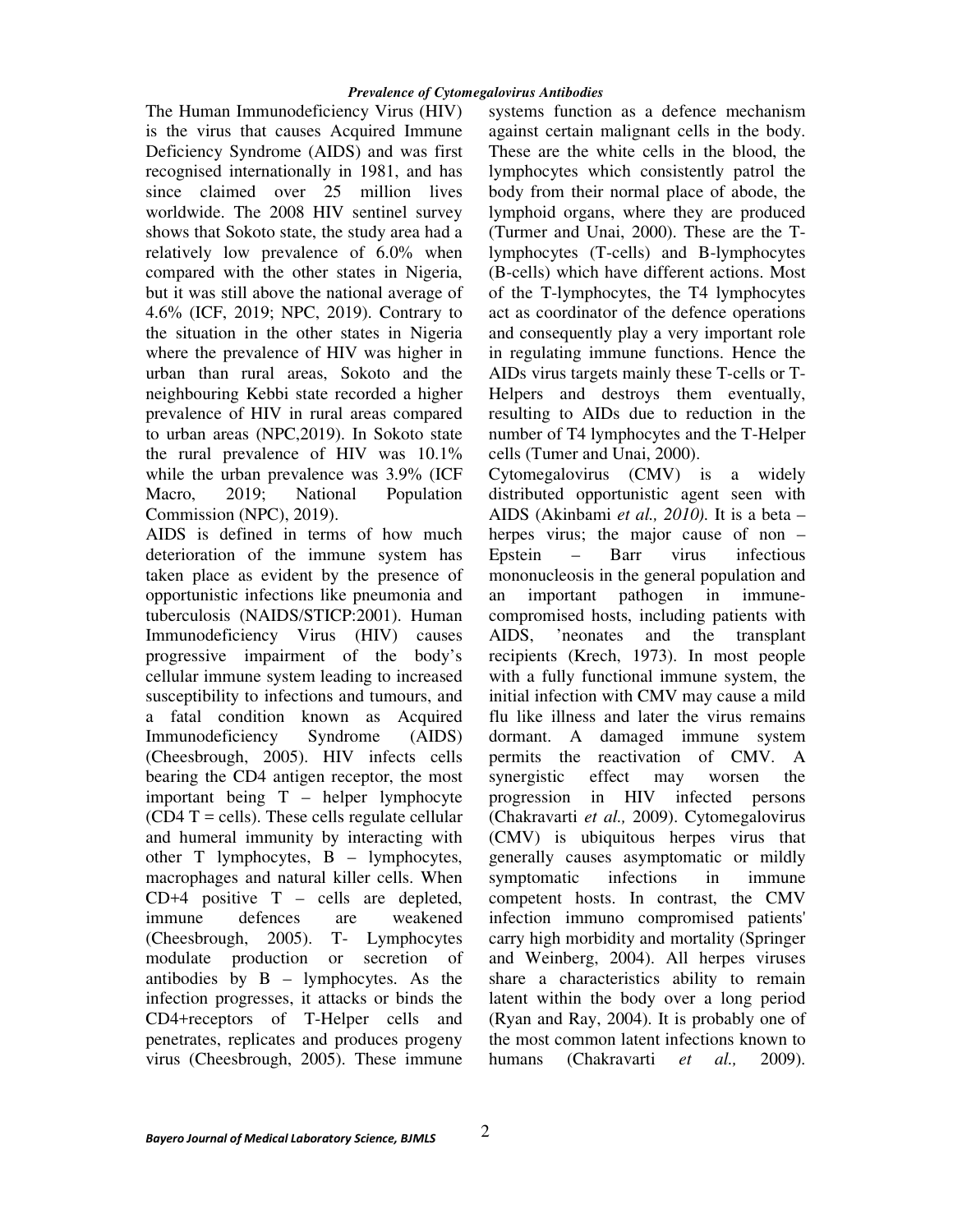Autopsy and clinical studies indicate that 90% of patients with AIDS develop active CMV infection during their illness, with life or sight-threatening complication in about 25% attributable to direct effect of the virus (Drew,1989) Cytomegalovirus is mainly a problem for certain high risk groups which include unborn babies whose mothers become infected with CMV during pregnancy and children or adults whose immune systems have been weakened by disease or drug treatment such as organ transplant recipients or people infected with HIV*(Schleiss, 2010).* 

Both symptomatic and asymptomatic CMV infections are associated with an increased risk of death in the AIDS patients this might be due to organ failure which is related to the CMV end organ disease (Spector *et al.,* 1998).

# **MATERIALS AND METHODS Study Area**

The study area selected for this research is Sokoto metropolis, Sokoto State north western Nigeria .It shares borders with Niger Republic to the North, Kebbi State to South West and Zamfara State to the East (SSBD, 2007). The city lies between longitude  $05^{\circ}$ and 42" to  $22$ " East and latitude  $12^{\circ}$  15 to 29'' North and covers an area of 60.33Km (SSBD, 2007). The indigenous inhabitants of the study area are mainly Hausa and Fulani. Other ethnic groups' residents in the area include Igbo, Yoruba, Nupe, Ibira, Igala.

# **Study Population**

In this study, the HIV patients attending HIV clinic Specialist Hospital, Sokoto were recruited and enrolled for the research.

### **Sample Collection**

Two ml of whole blood was collected from each HIV infected patient by venepuncture into Plain vacutainer tube and stored at 2°-8 <sup>o</sup>C

### **Laboratory Test Method**

The test was carried out using CMV IgG/IgM Rapid Test, which is a lateral flow immunoassay for the simultaneous detection and differentiation of IgM and IgG Cytomegalovirus (CMV) in human plasma. It was intended to be used as a screening test and as an aid in the diagnosis of infection with CMV.

## **CD4 ESTIMATION**

### **Flow cytometry**

The CD4+ T cells were enumerated using flow cytometry method as described by (Cassens et al., 2004)

### **Statistical Analysis**

The data collected was analysed using statistical package for social sciences (SPSS) version 20. Chi-square test was used to determine associations between seroprevalence and CD4 level.

# **RESULTS**

The prevalence of cytomegalovirus (IgG, IgM and IgG/IgM) antibodies and CD4 level among HIV patients attending the HIV Clinic Specialist Hospital Sokoto, socio demographic characteristics of the study population was obtained as shown in the table 1. This study shows that out of 90 HIV patients 15(16.6%) are CMV IgG reactive, 6(7.1%) IgM reactive and  $5(5.88%)$  are IgG/IgM reactive and 30 healthy individuals were recruited and the results as shown in table 3.The chi square analysis shows that there was no statistically significant difference between CMV infection in HIV individuals and healthy individual (P>0.005).The CD4 level among HIV and normal individual was shown in table 4.3 with Mean 514.94±202.36 and 997.84±145.024. A t- test showed (P<0.000). This shows that there is statistically significant difference between CD4 level in test and Control. The study shows in table 3, and 4 that there is no statistically significant relationship between CD4 level and CMV infections (P>0.005)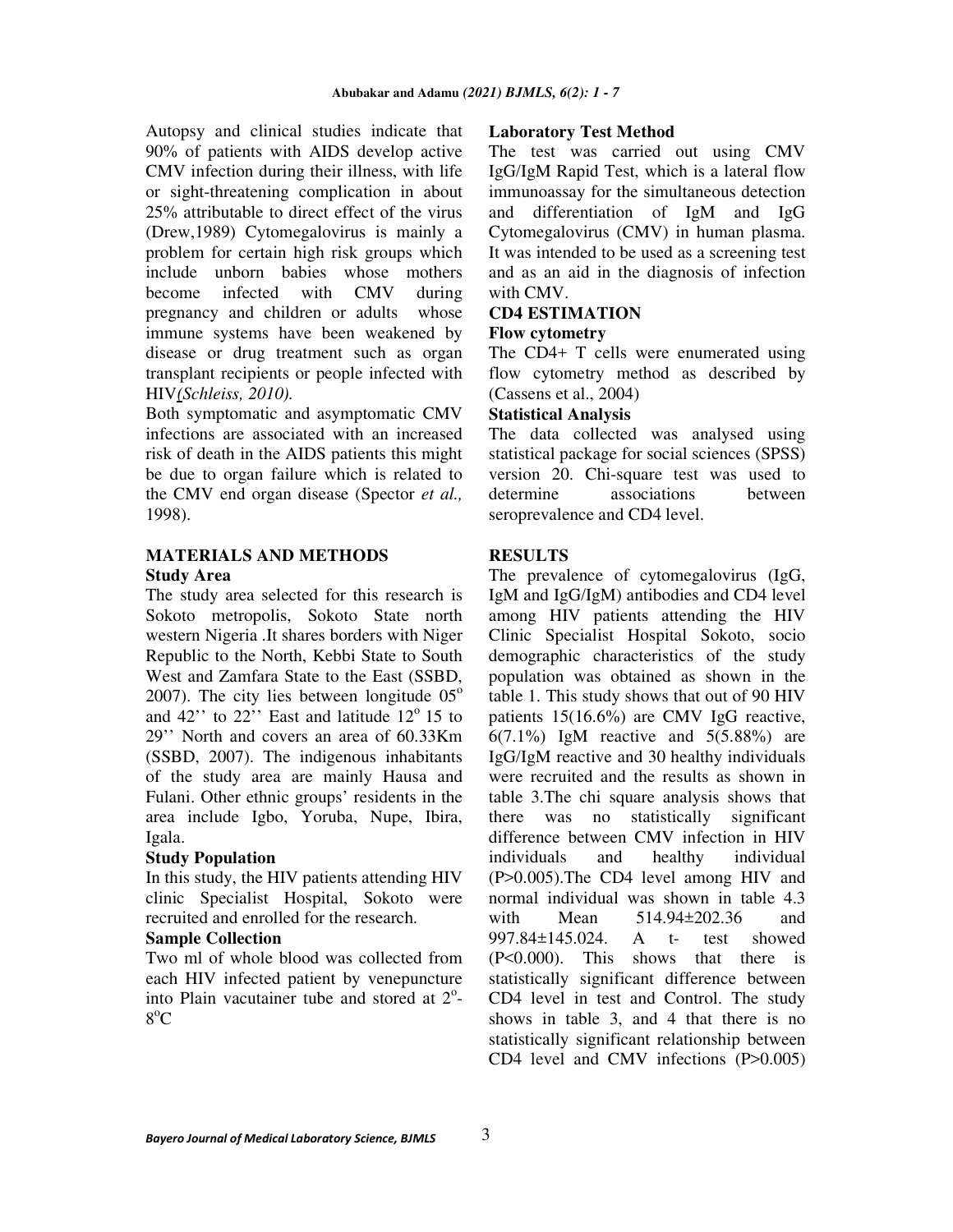| Trophan Donom<br>Characteristics | Test(90)                 | Control(30)             |
|----------------------------------|--------------------------|-------------------------|
|                                  |                          |                         |
| Age group<br>$0 - 9$             | 3                        | $\boldsymbol{0}$        |
| $10-19$                          | $\boldsymbol{0}$         | $\mathbf{0}$            |
| $20-29$                          | 21                       | 24                      |
| 30-39                            | 43                       | 5                       |
| 40-49                            | 8                        | $\mathbf{1}$            |
| 50-59                            | 13                       | $\boldsymbol{0}$        |
| 60-69                            | $\overline{2}$           | $\overline{0}$          |
|                                  |                          |                         |
| Gender<br>Male                   | 35                       | 18                      |
|                                  |                          |                         |
| Female                           | 55                       | 12                      |
| <b>Marital Status</b>            |                          |                         |
| Single                           | 17                       | 25                      |
| Married                          | 54                       | 5                       |
| Divorced                         | 3                        | $\boldsymbol{0}$        |
| Widowed                          | 16                       | $\boldsymbol{0}$        |
| <b>Tribe</b>                     |                          |                         |
| Hausa                            | 66                       | 17                      |
| Fulani                           | 9                        | $\mathbf{1}$            |
| Yoruba                           | $\overline{3}$           | 6                       |
| Igbo                             | $\overline{7}$           | $\overline{\mathbf{3}}$ |
| Others                           | $\overline{\mathcal{L}}$ | $\overline{3}$          |
| Occupation                       |                          |                         |
| Civil servant                    | 23                       | $\overline{4}$          |
| <b>Business</b>                  | 30                       | $\boldsymbol{0}$        |
| Farmer                           | 9                        | $\boldsymbol{0}$        |
| Student                          | 10                       | 26                      |
| Unemployed                       | 18                       | $\boldsymbol{0}$        |
| <b>Educational Status</b>        |                          |                         |
| Tertiary                         | 24                       | 30                      |
| Secondary                        | 19                       | $\boldsymbol{0}$        |
| Primary                          | 6                        | $\boldsymbol{0}$        |
| No formal                        | 40                       | $\boldsymbol{0}$        |

# *Prevalence of Cytomegalovirus Antibodies*

Table 1: Demographic Characteristic of the study population Attending HIV specialist Hospital Sokoto

Table 2: Mean and standard deviation of the CD4 level among the HIV patient attending the Specialist Hospital.

| Category                                                                                                                                                                                                                                                                                                                           |              | Mean   | STE     |  |
|------------------------------------------------------------------------------------------------------------------------------------------------------------------------------------------------------------------------------------------------------------------------------------------------------------------------------------|--------------|--------|---------|--|
| Test                                                                                                                                                                                                                                                                                                                               | 90           | 514.92 | ±202.36 |  |
| Control                                                                                                                                                                                                                                                                                                                            | 30           | 997.84 | ±145.02 |  |
| $\mathbf{D}$ $\mathbf{A}$ $\mathbf{A}$ $\mathbf{A}$ $\mathbf{A}$ $\mathbf{A}$ $\mathbf{A}$ $\mathbf{A}$ $\mathbf{A}$ $\mathbf{A}$ $\mathbf{A}$ $\mathbf{A}$ $\mathbf{A}$ $\mathbf{A}$ $\mathbf{A}$ $\mathbf{A}$ $\mathbf{A}$ $\mathbf{A}$ $\mathbf{A}$ $\mathbf{A}$ $\mathbf{A}$ $\mathbf{A}$ $\mathbf{A}$ $\mathbf{A}$ $\mathbf{$ | $1^{\prime}$ |        |         |  |

 $P=0.000df=118$ , t = -12.6

Table 3: Relationship between the CD4 level and cytomegalovirus antibody (IgG) among the subjects

| CD4 level(cells/ul)                   | CMV IgG  |          | Total |
|---------------------------------------|----------|----------|-------|
|                                       | Positive | Negative |       |
| 100-399                               |          | 18       | 26    |
| 400-699                               |          | 44       | 47    |
| 700-999                               |          | 27       | 32    |
| 1000-1299<br>$\overline{\phantom{a}}$ |          |          |       |

 $X^2 = 7.522$ , **p-value=0.057** 

*Bayero Journal of Medical Laboratory Science, BJMLS*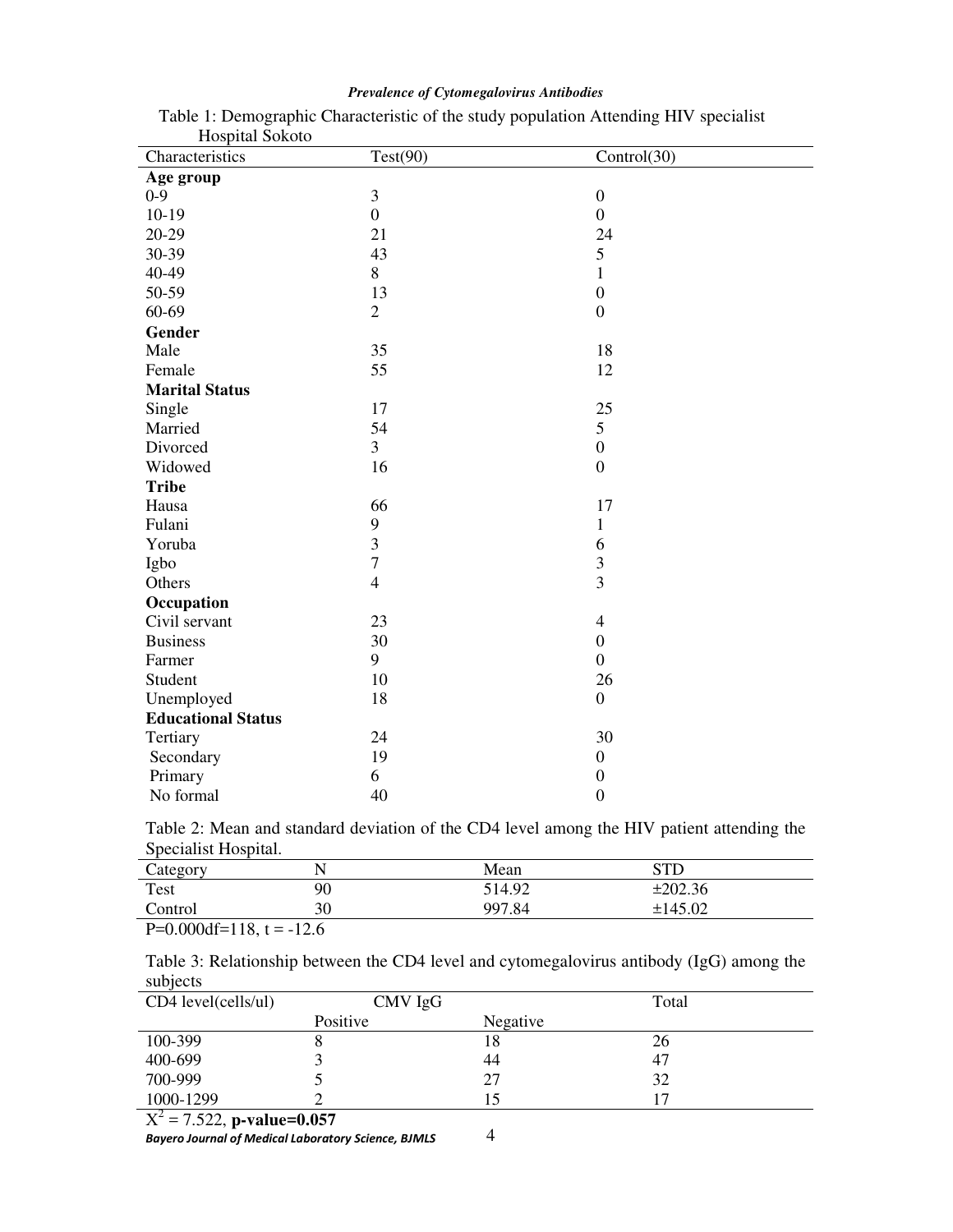| CD4level(cells/ul)                  | CMV IgM  |          | Total |
|-------------------------------------|----------|----------|-------|
|                                     | Positive | Negative |       |
| 100-399                             |          | 24       | 26    |
| 400-699                             |          | 44       | 47    |
| 700-999                             |          | 29       | 32    |
| 999-100<br>$\overline{\phantom{a}}$ |          | 14       |       |

Table 4: Relationship between the CD4 level and cytomegalovirus antibody (IgM) among the subjects

 $X^2$ = 0.257 p=0.968

#### **DISCUSSION**

In this study, a total 90 HIV positive individual ( Male, female and children) attending Specialist Hospital Sokoto were recruited and enrolled in the study, their Socio demographic characteristics were obtained using administered questionnaire. Similarly, total number of 30 apparently healthy individual were recruited and enrolled as control. Out 90 HIV positive recruited 35 are males and 55 females, 18 males and 12 female for the control.

The results obtained showed that 15 out 90 which is (16.6%) are CMV IgG antibodies positive specific CMV IgM antibodies seropositivity was found to be  $6(7.1\%)$  and IgG/IgM antibodies positive was found to be 5(5.88). This prevalence is in line with the study conducted by Musa *et al.(*2014) in Infectious Diseases Hospital Kano, North western Nigeria.It is equally within the world range (0 – 10%) (Turbadkar *et al.,* 2000). The prevalence rate was in accordance with the work done by Akinbami *et al.,* (2010) in his study among immunecompromised (HIV) patients at Lagos University Teaching Hospital. It is almost similar when compared to the work of Basawaraju *et al.,* (2011) (9.52%) that carried out his study among AIDS patients in India. The prevalent rate does not correlate with those of Chakravarti *et al*., (2009).

The relationship between the seroprevalence of cytomegalovirus IgG antibodies among HIV positive individual and control has Chi square value of o.844 at degree of freedom of 1 has p-value of 0.358,

that of IgM has a Chi square value of 0.34, at df  $=1$  has a p-value of 0.689, and the IgG/IgM has p-value of 0.824.This shows that there is no statistically significant association between the Cytomegalovirus infection in HIV patient and healthy in individuals.

 On the other hand, the CD4 level among the HIV patients was obtained and that of Control subject was obtained and the mean of the HIV subject was 514.92±202.36, and that of control was  $997.84 \pm 145.02$ . The ttest value was obtained to be -12.06 at df=- 12.06, p=value 0.000. Which indicate there is statistically significant difference between the CD4 level among the HIV patients and the controls. The association between the CD4level and cytomegalovirus infection among HIV patients was obtained using Chi square test for IgG,  $\chi$ 2=7.522, df=3 p=0.057, for IgM  $\chi^2$ =0.257, df=3 p=0.968 and for IgG/IgM  $\chi^2$ =2.565, df=3 and p=0.464.

This shows that there is statistically significant association between the cytomegalovirus infection and the CD4 level among the HIV patients and normal individuals. This in line with the research Carried out in Infectious disease hospital Kano state by Musa *et al.*(2014), a similar research is carried out University of Maiduguri Teaching Hospital by Denue *et al.* (2014). However, this research does not agree with the research carried out in Benue State University Makurdi, Benue State by Anigilaje *et al.* (2014), which shows higher prevalence than the previous studies.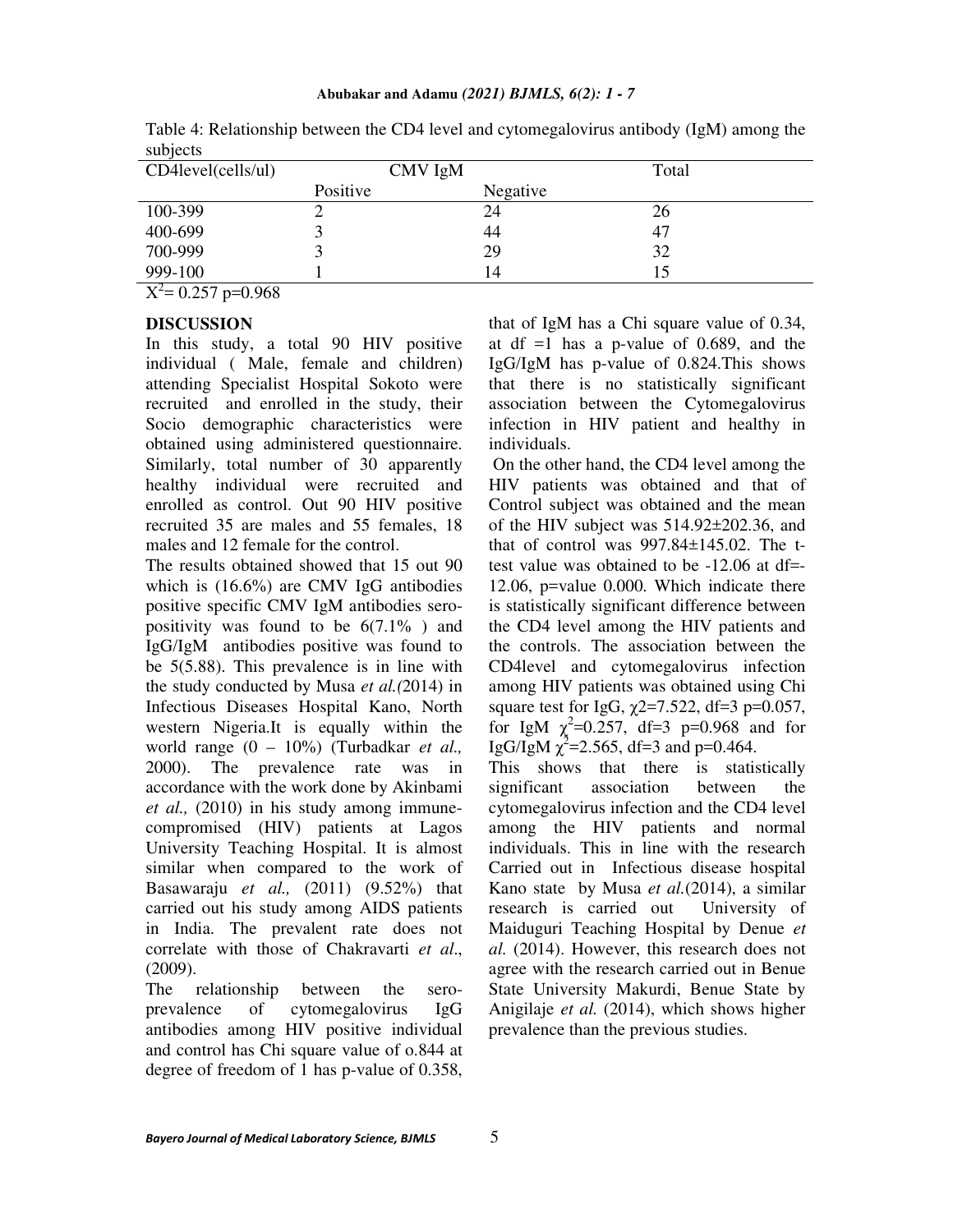Similarly, this type of research was carried in other part of the world like India by (Basawaraju *et al*., 2011) shows that out of the 94 cases, IgG antibodies were detected in 84 (89.4%) and IgM antibodies in 10(10.6%) cases. Among the 84 IgG cases, there were 42 males and 42 females. The IgM antibodies were positive in 4 (9.52%) out the 42 cases of the AIDS patients and in 6(11.5%) out the 52 seropositive healthy individuals.

The Chi square test was applied and the twotailed P value equaled to 1.0000. The association between the  $CD<sup>4</sup>$  count and the IgM antibodies was considered to be statistically not significant.

## **CONCLUSION**

The high sero-prevalence of CMV antibodies among both HIV-positive and HIV-negative individuals suggests endemicity of this infection in our environment. Sexual transmission and traditional practices plays a significant role in acquisition of CMV infections in this part of Nigeria. The present study indicates that

### **REFERENCES**

- Akinbami, AA, Akanmu, AS, Adeyemo, TA, Wright, KO Dada and MO, Dosunmi, AO (2010).Cytomegalovirus Antibodies among Immuno compromised (HIV) Patients at Lagos University Teaching Hospital (LUTH) Idi-Araba, Lagos. *Journal Medicine*151 – 154
- Basawaraju, A, Pratibha, MM and Vijayadurga, S (2011): The Reactivation of Cytomegalovirus (CMV) Infection inHIV Infected Patients. *Journal of Clinical and Diagnostic Research.***5**: 749 – 51.
- Bowden RA (1991). Cytomegalovirus infection in transplant patients: methods of prevention of primary cytomegalovirus*. Journal of. Transplant Procedure*. **23**:136-138
- Cantrell, S. R. and Bresnahan, W. A, (2006). Human cytomegalovirus UL82 gene product relieves Daxx-mediated

CMV infection among HIV positive cases although is statistically not significant, but the case study reveals the need of further investigation from different parts of the country to highlight the severity of the problem. It will help in better management of the HIV cases with early diagnosis of CMV antibodies in the patients.

# **RECOMMENDATION**

It is recommended in this study that:

I. There should be Health education on preventive measures in expedient with emphasis on identification risks of acquisition of CMV infection

II. Routine screening of HIV for CMV should be adopted in all health facilities

III. This type of research should be carried out using ELISA technique to quantitatively measure the CMV antibodies among HIV patients

IV. Larger study group of HIV patient should be studied to determine the more accurate results.

> repression of HCMV replication. *Journal of Virology* .**80**: 6188-6191

- Cassens, U., Gohde, W., Kulling, G., Groning, A., Schlenke, p., Lehman, L. G., Traore, Y., Servais, J. and Henin, Y. (2004). Simplified Volumetric Flow Cytometry allows Feasible and Accurate Determination of CD4 T-Lymphocytes in Immunodeficient Patients Worldwide*. Antiviral Therapy***, 9**: 395-405
- Chakravarti A, Kashyap B and Matlani M 2009. Cytomegalovirus infections: An Indian Perspective. *Indian Journal Medical MicrobioLogy*;**27**:3-11.
- Chakravarti, A, Tewari, S and Bhalla, P (2010). Human Cytomegalo Infection among Patients Living with AIDS in a Tertiary Level Hospital in India. *Journal of the International Association of Physicians in AIDS Care;* **9:** 94 – 7